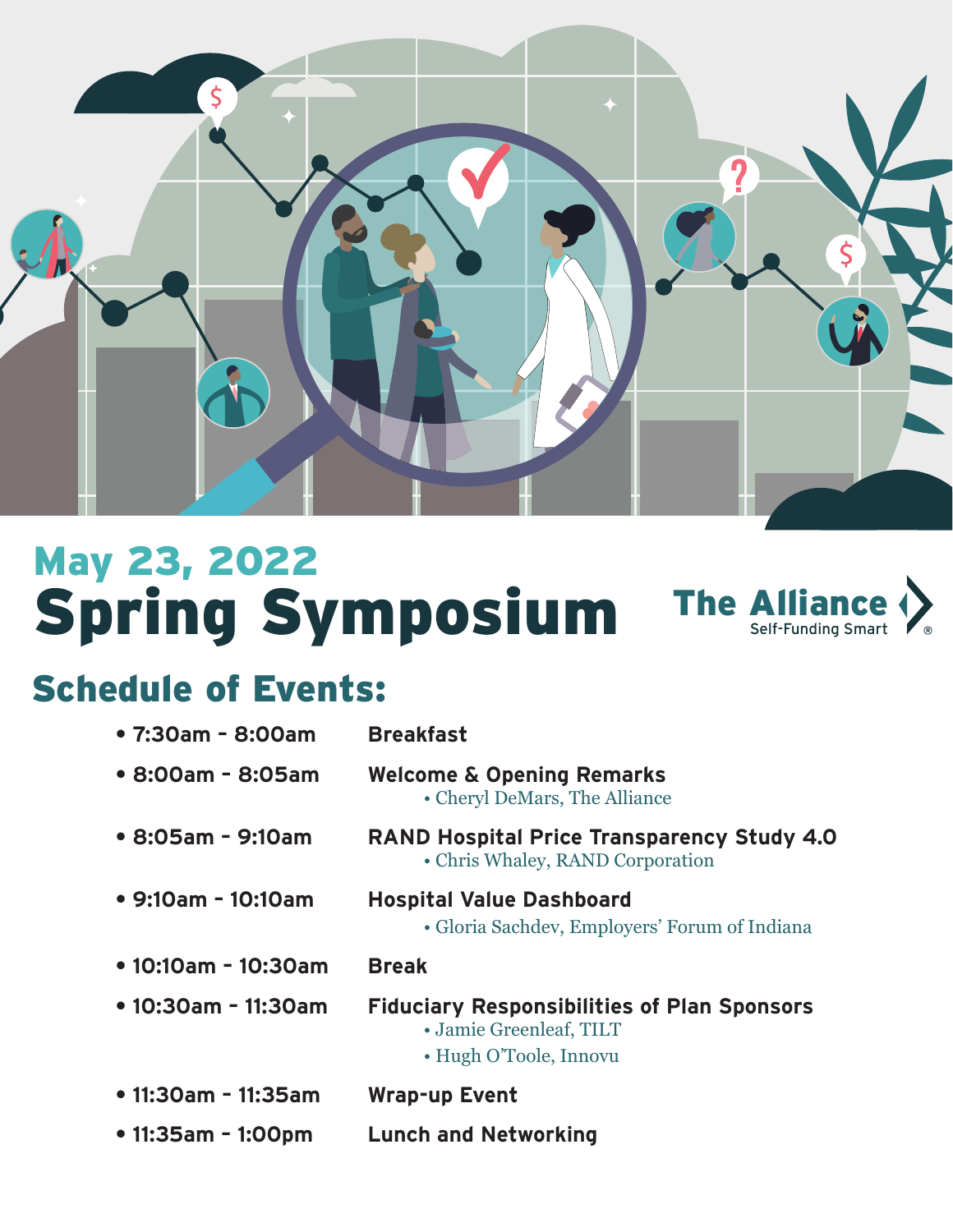## Speaker Biographies



#### **Christopher Whaley**

Christopher Whaley is a policy researcher at the RAND Corporation and professor at the Pardee RAND Graduate School. His research focuses on health care price transparency and market structure.

Chris's research has been published in a variety of clinical, health policy, and economics journals, including Health Affairs, JAMA, the Journal of Health Economics, and the New England Journal of Medicine and has been covered in the New York Times, the Wall Street Journal, Forbes, and CNN. He has also presented his results to both state and federal policymakers, including the California State Assembly and the Congressional Budget Office.

Chris received a B.A. in Economics from the University of Chicago and a Ph.D. in Health Economics from the University of California, Berkeley.



#### **Gloria Sachdev**

Gloria Sachdev serves as President, CEO, and Board Chair of the Employers' Forum of Indiana. She also serves as Adjunct Associate Professor at Purdue College of Pharmacy. Forum initiatives focus on hospital price and quality transparency, value-based health benefit & payment strategies, and health policy. She serves as a member of the Board of Governors for the National Alliance of Healthcare Purchasers Coalition and as Board Vice Chair for Hoosiers for Affordable Healthcare.

By background, she received her BS and Doctor of Pharmacy degrees from the University of Oklahoma and completed a primary residency at the VA in Madison, Wisconsin. Thereafter, she practiced in primary care physician offices managing patients with chronic diseases for 12 years, followed by consulting in the space of incorporating clinical pharmacists into team-based care for 6 years.

Gloria retired from Purdue College of Pharmacy after 15 years, but still teaches a few classes for fun. She enjoys taking her dog on long walks and playing board games with her 3 teenagers & husband.



**Jamie Greenleaf**

Jamie Greenleaf is the Founder of TILT. She has spent her entire professional career acting in a Fiduciary capacity and helping employers design and implement retirement programs with better outcomes for employees. Jamie founded TILT in 2019 with the same aspirations of helping employers fulfill their Fiduciary obligations on their health care plans by cutting and controlling cost and providing better benefits for their employees. Working with employers and brokers to establish a Fiduciary process and mitigate the risk for the plan sponsors, while enhancing transparency.

Jamie is part of the Center for Board Certified Fiduciaries™ (CBCF), a group of fiduciary experts selected for their fiduciary skills, best practices, and knowledge. Jamie is a Specialty Leader in the Health Care Plan fiduciary field of specialization. She is regularly invited to speak at industry conferences and is a sought¬ after presenter for many other advisor and plan sponsor continuing education sources such as Pensions and Investments, HR.com, and SHRM University Conference Services.

She is also an adjunct lecturer in the Plan Sponsor University certification program for UCLA's Anderson School of Business-Executive Education.



**Hugh O'Toole**

About Innovu: A leader in data analytics, Innovu empowers advisors and their employer clients to eliminate waste from health care spending, reduce risk and find growth opportunities hidden within health data.

As Chief Executive Officer of Innovu, Hugh O'Toole is changing advisor/ consultant practice models from their siloed focus on Health & Welfare, Retirement and Property & Casualty, to a model focused on holistic Human Capital Risk Management. He understands that the world of retirement services and benefits can be complicated.

Hugh has dedicated his career to aligning the financial wellness of American employees with the positive impact their wellness has on the financial statement of their employers. With leading capabilities in data aggregation, data science/ analytics and behavioral finance, the industry can have a much greater impact with the convergence of data and benefit disciplines versus a myopic view.

Hugh is on the Board of The Center for Board Certified Fiduciaries whose purpose is to provide fiduciaries with a better understanding of fiduciary standards.